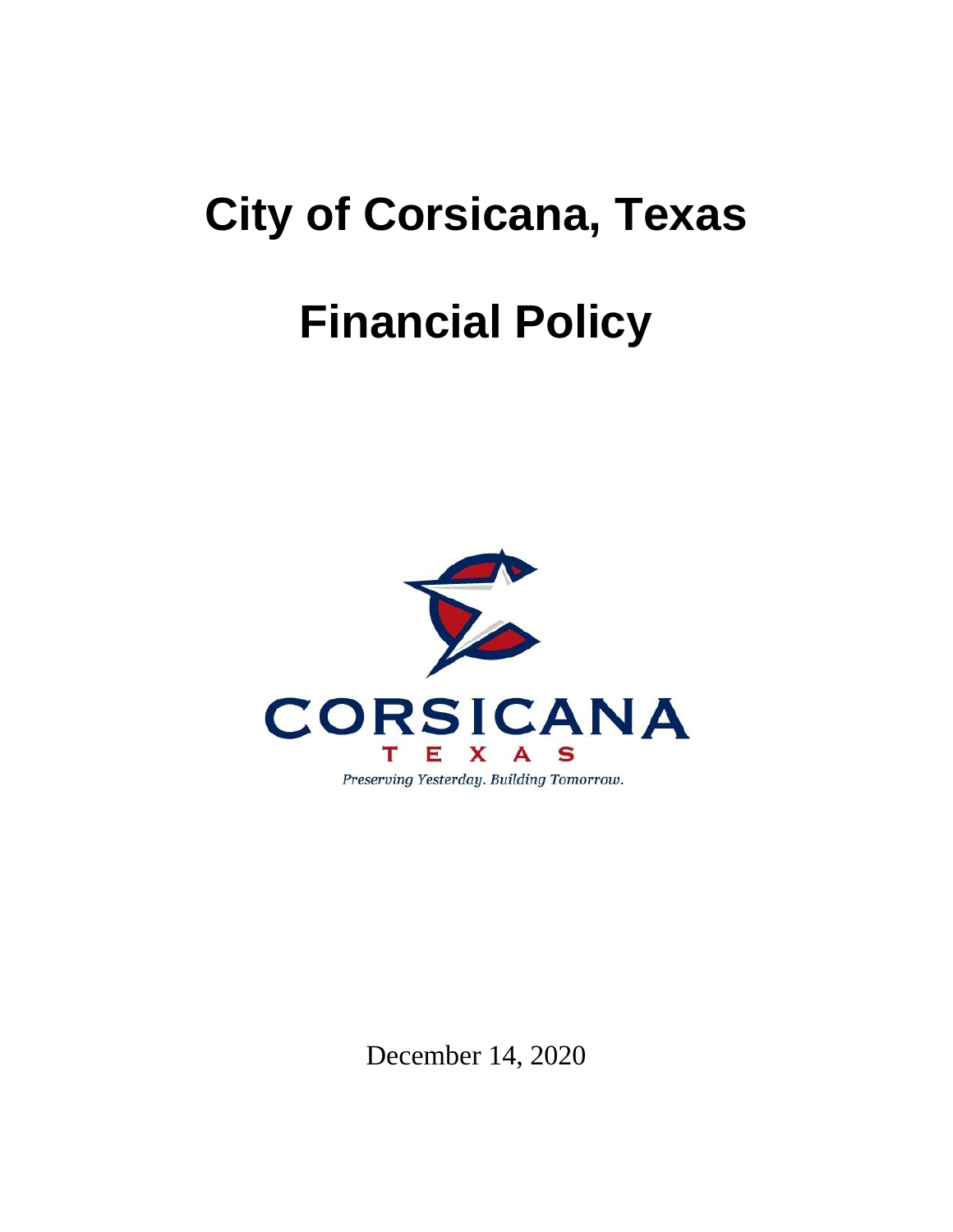### **Financial Policy Contents**

|                                                                                                                                                                                                                                     | 3              |
|-------------------------------------------------------------------------------------------------------------------------------------------------------------------------------------------------------------------------------------|----------------|
|                                                                                                                                                                                                                                     | 3              |
| <b>Financial Reporting</b>                                                                                                                                                                                                          | 3              |
| Basis of Accounting                                                                                                                                                                                                                 | 3              |
| <b>Operating and Budgetary Policies</b>                                                                                                                                                                                             | 3              |
| Minimum Fund Balance and Sinking Funds                                                                                                                                                                                              | 5              |
| Long Term Debt Policies <b>Constitution</b> Contract Constant Constant Constant Constant Constant Constant Constant Constant Constant Constant Constant Constant Constant Constant Constant Constant Constant Constant Constant Con | 6              |
| <b>Revenue Policies</b>                                                                                                                                                                                                             | $\overline{7}$ |
| Signature                                                                                                                                                                                                                           | 7              |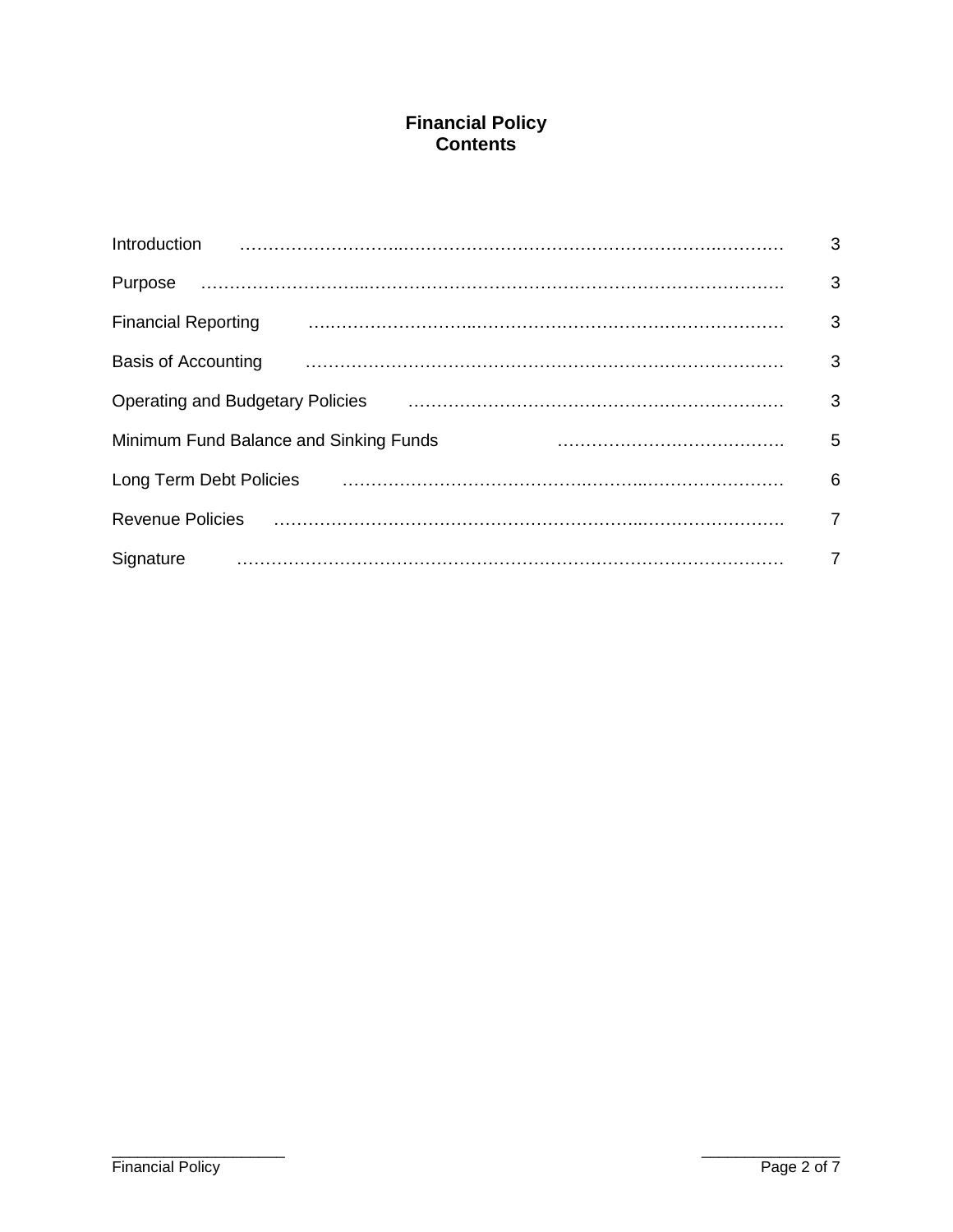#### **Introduction**

These financial policies are within the parameters established by applicable provisions of the Texas Local Government Code and the City of Corsicana Charter, which comply with established public management best practices.

#### **Purpose**

The purpose of financial management and budgetary policies is to provide sound guidelines in planning the City's financial future. Adherence to these policies helps ensure long-term financial stability and healthy financial position and demonstrates to the citizens that the City is committed to a strong fiscal operation.

#### **Financial Reporting**

A Comprehensive Annual Financial Report (CAFR) shall be prepared at the end of each fiscal year. The report shall be prepared in accordance with generally accepted accounting principles (GAAP) and shall include a report from an independent certified public accounting firm designated by City Council. The report shall be made available for public inspection and shall become a part of the records of the City. The results of the audit will be presented to the City Council no later than March 31 of the following year.

The Director of Finance will generate and submit to the City Manager at least quarterly a report covering the financial condition of the City. This report will compare actual revenues and expenditures to budgeted amounts for major funds. It shall include investment reporting.

#### **Basis of Accounting**

The City uses the modified accrual basis of accounting for governmental funds. Revenues, under the modified accrual basis of accounting, are recognized when susceptible to accrual, which is when they are measurable and available. Ad valorem sales and franchise taxes are accounted for using the modified accrual basis along with interest income. Most other revenues are recognized when received. Accrual basis of accounting shall be used for the Utility Operating, Sanitation and EMS Funds

Expenditures are recognized when the related fund liability is incurred, if measurable, except for principal and interest on general long-term debt, which are recorded when due.

#### **Operating and Budgetary Policies**

- A. *Budget Preparation* The City Budget shall be prepared in accordance with all applicable Charter requirements and State laws. The goal each year shall be to present the Proposed Budget to Council on or before the first regularly scheduled meeting in August, and for the final approval of the budget to be ready for Council action no later than the second regularly scheduled meeting in September. The Budget shall be comprehensive in nature and address all operating funds of the City, including governmental funds, proprietary funds, internal service funds, and expendable trust funds.
- B. *Balanced Budget* It shall be expected that each year the budget of each fund shall be balanced. This means that total resources available, including prior year-ending resources plus projected revenues, shall be equal to or greater than the projected expenditures for the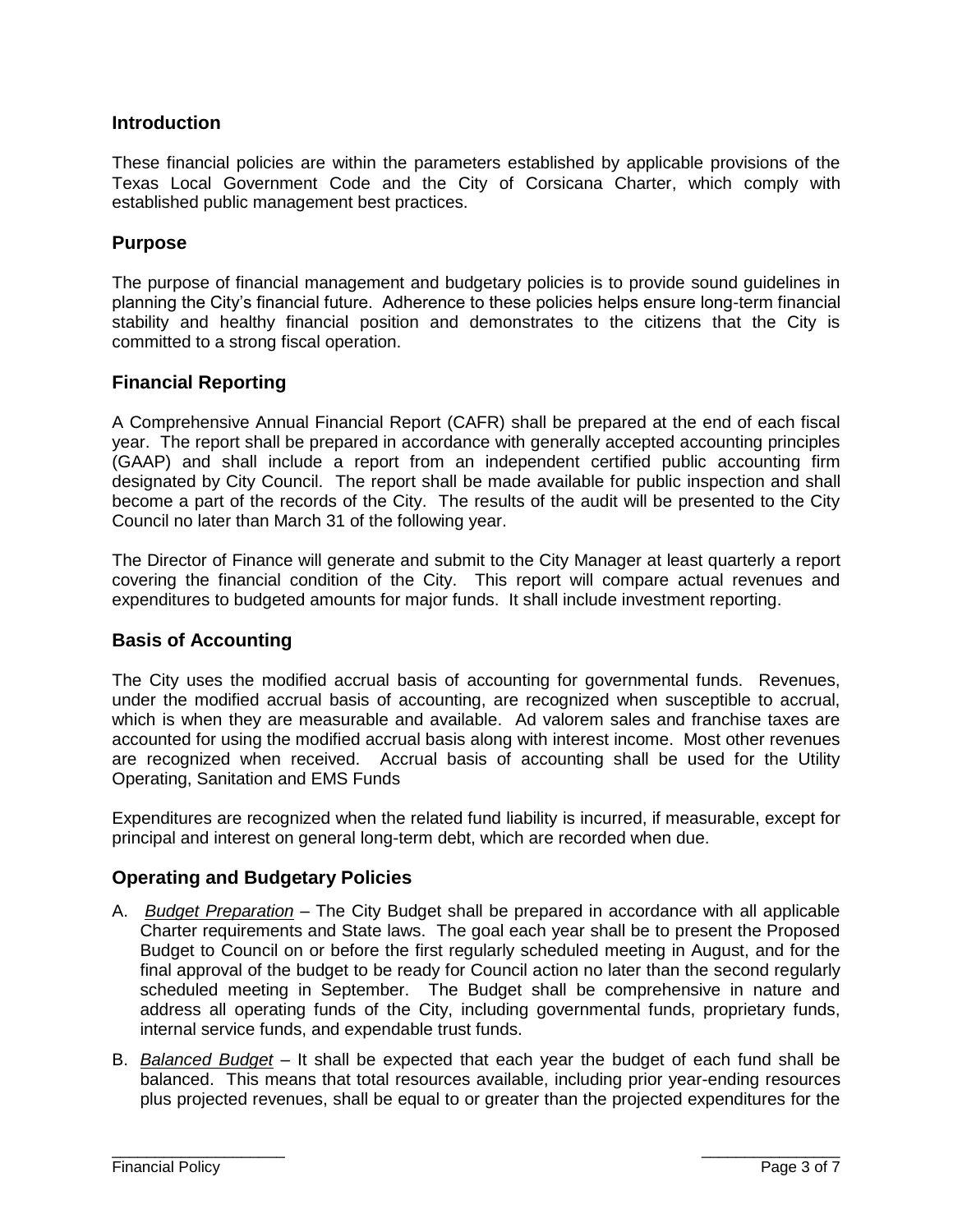coming year. In a case where a deficit fund balance does occur, the goal shall be to adjust revenues and/or expenses so that the deficit is eliminated in no more than two budget years. Use of prior year-ending balances and other reserves to balance operations will be disclosed in the document with the underlying rationale.

- C. *Public Hearings, Availability of Budget to Public* It shall be the policy of the City to hold the public hearing required by State law on the Proposed Budget at a duly advertised public meeting. Copies of the Proposed Budget shall be available for public inspection at any time after the initial Proposed Budget is submitted to Council.
- D. *Cost Accounting and Budget* It shall be the policy of the City to allocate all direct costs and budget according to the various funds and departments to the extent practical. This includes such items as utility costs, fuel costs, vehicle lease charges, insurance fees, and other overhead costs.
- E. *Franchise Fee & Overhead Fee to Enterprise Funds* It shall be budgetary policy that each enterprise fund shall pay to the General Fund a franchise fee. This charge shall be set at three percent (3.0%) of each enterprise fund's gross revenues as compensatory costs associated with maintenance of the City's streets and right-of-ways. Additionally, an administrative fee shall be levied to these funds of such an amount as to reimburse and be construed as a reimbursement payment for general administrative overhead, including management, accounting, legal and personnel services, engineering and other costs (such as road maintenance not covered by franchise fees). From an accounting perspective, such fee shall be based upon a formula that reasonably represents the costs experienced by the General Fund and shall be treated as a fund operating transfer. The City Manager may choose to forego this policy based on the cash flow of a fund.
- F. Budget Projections for Revenues and Expenditures The City will estimate revenues and expenditures on an objective and reasonable, yet conservative basis.
- G. Maintenance of Property and Equipment The operating budget will provide revenues sufficient for adequate maintenance and replacement of capital plants, buildings, infrastructure and equipment. Deferral of such costs on a long-term continued basis would not be an acceptable policy to use in balancing the budget.
- H. *Budget Adjustments* The City Manager is authorized to make intra-departmental and interdepartmental fund transfers within a fund during the fiscal year as becomes necessary in order to avoid the over-expenditure of a particular object code or department.
- I. *Budget Amendments* Amendments will be made as needed, or on a semi-annual or annual basis for internal monitoring purposes and to aid the management and Council in financial planning.
- J. *Investments* Investments shall be managed in accordance with the Investment Policy. Investments shall comply with federal, state and local laws.
- K. *Cash Management* The City's cash flow will be managed to maximize the cash available to invest.
- L. *Fixed Assets* The City shall be managed with the City's Capitalization policy.
- M. *Appraisal Procedures* The City will use due caution in the analysis of any incentives that are used to encourage development. The City will periodically review the tax abatement policy and perform routine audits on companies receiving tax abatements to verify compliance with conditions of the abatement.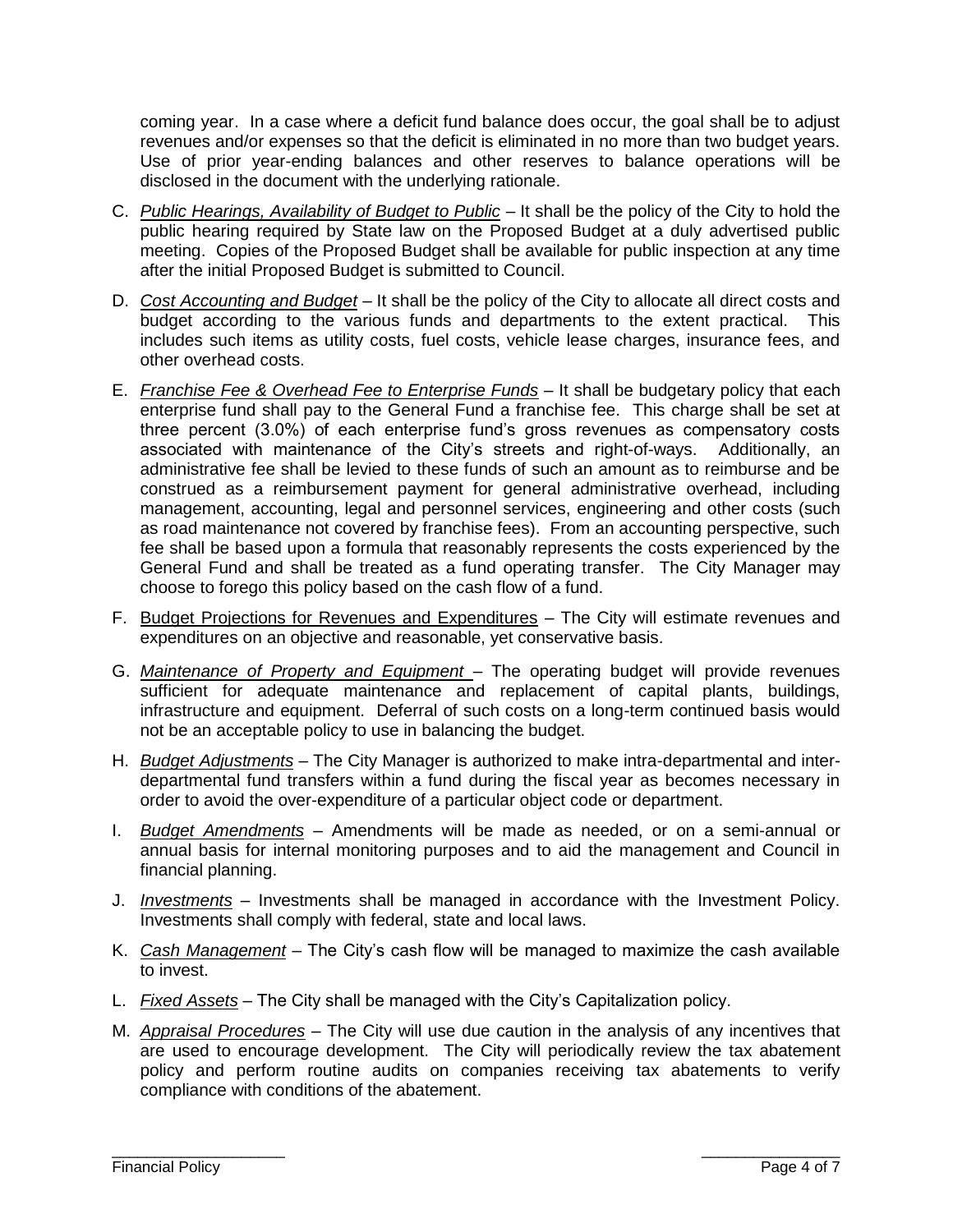- N. *Depositories* The City Council, having given due consideration to all of its options and taking into consideration the best interest of the municipality, hereby authorized the consideration of applications and depositories not doing business within the City of Corsicana, Texas so long as that bank maintains a business location within the state of Texas.
- O. *Purchasing* All purchases should be in accordance with the City's purchasing policies as defined in the Purchasing Manual.
- P. *Prompt Payments* All invoices approved for payment by the proper City authority shall be paid by the Finance Department within thirty (30) calendar days of receipt in accordance with the State of Texas Civil Statutes.

#### **Minimum Fund Balance and Sinking Funds**

The City will establish and maintain a level of financial resources and reserves to meet future planning obligations and unplanned contingencies; and protect against reducing service levels or raising taxes and fees because of temporary shortfalls or unpredicted one-time expenditures. The City should establish reserves for replacement of facilities and equipment.

A. *Minimum Fund Balances* – It shall be the long-term goal of the City to maintain a fund balance in the General Fund equal to twenty-five (25.0%) of the operating budget. The City will appropriate at least \$100,000 or one percent (1.0%) of each year's General Fund operating budget to a fund balance until the identified goal is met.

For enterprise funds, the goal shall be to attain a working capital position equal to twentyfive percent (25.0%) of the operating budget while maintaining a minimum working capital position of no less than seven percent (7.0%) of the annual operating budget appropriation. The City will allocate one percent (1.0%) of each year's budget operating budget appropriation in each enterprise fund toward the working capital position until the identified goal is met. Additionally, the Sanitation System Fund shall set aside a reserve appropriation of its estimated landfill closure costs annually to a budgetary reserve account until reserved funds are set aside and reserved to the extent of ten percent (10.0%) of the estimated landfill closure costs.

In order to alleviate the potential for undue hardship during austere times when such reserve appropriation(s) would cause unjustified hardship to municipal operations, the requirement for a budgetary reserve may be suspended.

- B. *Revenue Bond Reserve Account* It shall be the policy of the City to always be in compliance with the requirements of all ordinances creating the Revenue Bond Reserve Account(s). If revenue bond reserve is not capitalized as part of a bond issue, the City will allocate such reserves over the sixty (60) months made available in its bond covenants to build the reserve to the required balance.
- C. *Revenue Bond Debt Service Accounts* It shall be the policy of the City to always comply with the requirements of all ordinances creating the Revenue Bond Debt Service Account(s). Monthly transfers are to be made to these account each year in accordance with the bond ordinance. There should be sufficient funds in the account(s) to meet the total principal and interest payments.
- D. *General Obligation Bond Debt Service Account* It shall be the policy of the City to always be in strict compliance with the requirements of the ordinances creating the General Obligation Bond Debt Service Account. Taxes shall be distributed to this account monthly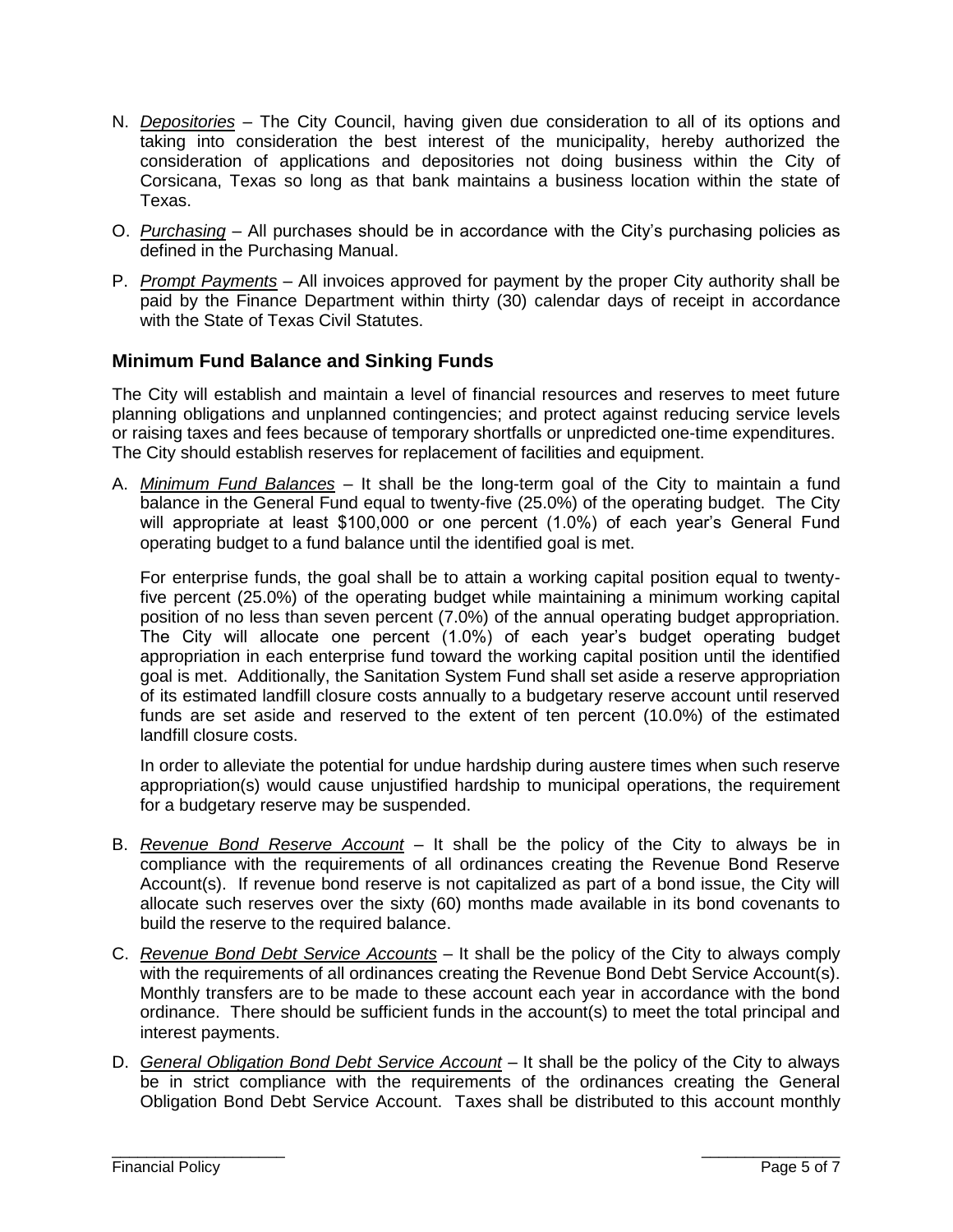as received. The balance in the account must be adequate to cover semi-annual payments when due. There should be sufficient funds in the account to meet the total semiannual principal and interest payments when due.

E. *Arbitrage Rebate Reserves* – The City is required under the Tax Reform Act of 1986 to perform annual arbitrage calculations and to rebate excess earnings to the United States Treasury resulting from investment earnings on tax-exempt bonds issued after the effective date of the 1986 law. The City shall create an account, when needed, to segregate and reserve rebate obligations as required by law.

#### **Long Term Debt Policies**

- A. *Disclosure and Bond Ratings* The City shall maintain good communications with the major bond rating agencies concerning the City's financial condition and shall follow a policy of full disclosure in every financial report and official bond statement. The City will maintain sound fiscal management practices to preserve and improve current bond ratings.
- B. *Capital Improvement Plan* Major capital improvements will normally be funded through the issuance of long-term debt, as opposed to being funded via appropriations in the operating budget. Each year there will be an effort to include some capital items needed by operating funds out of operating revenues. The City shall utilize the most beneficial method of financing capital projects.
- *C. Debt Policies*
	- 1. The City will limit long-term debt to only those capital projects that cannot be financed from current revenues.
	- 2. The City will not use long-term debt to finance recurring maintenance and operating costs.
	- 3. The City will not issue long-term debt for a period longer than the estimated useful life of a) the capital project funded by the debt, or b) the life of the capital equipment being financed.
	- 4. The City will seek to minimize the maturity of long-term debt, qualified by the objectives of the long-term debt plan and the financial abilities of the City.
	- 5. The general policy of the City shall be to sell bonds on the basis of competitive bids for new money issues and in accordance with applicable laws and regulations.
	- 6. Coverage requirements are defined as the amount of system net revenue available to pay average annual debt service. Bond coverage requirements shall be no less than 1.25 times the current debt service.
	- 7. The City shall exhibit a willingness to raise the revenue to fully fund the debt necessary to implement the adopted capital improvement plan and to maintain the City's bond rating.

#### **Revenue Policies**

A. *Water and Wastewater Rates and Other Fees for Services* – Water and wastewater fees shall be set so that water and sewer revenue will pay for expenses of the Utility Operating Fund. It is the policy of the City that the Utility Operating Fund and other enterprise funds not be subsidized by property tax revenue. Water and sewer rates shall be comprised of a